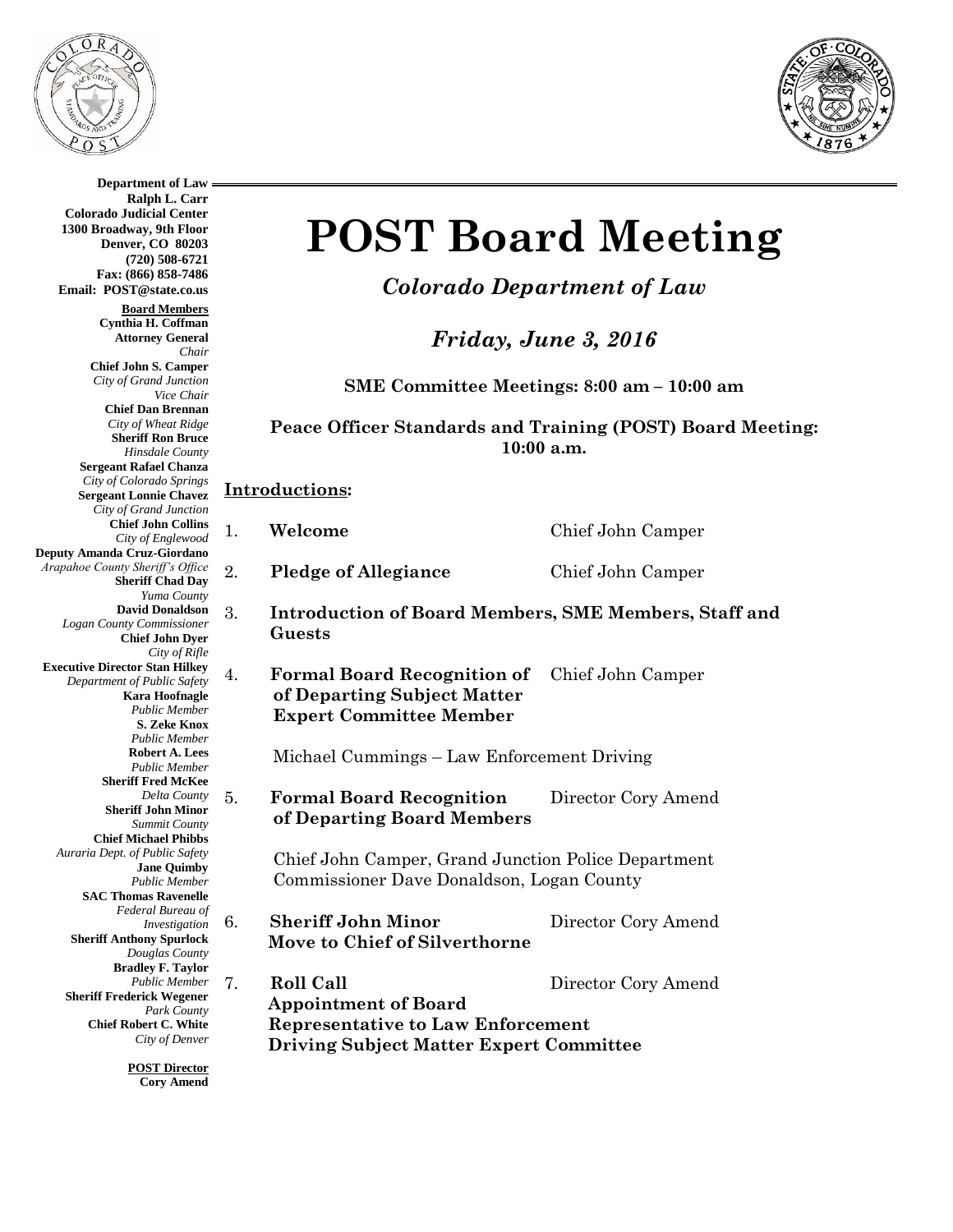8. **Approval of POST Minutes from March 11, 2016** (See supplemental handout)

## 9. **Subject Matter Expert Committee Reports**

|                      | A.                                                                                            | Arrest Control<br>(See supplemental handout) | Cmdr. Erik Bourgerie, Chair           |  |  |  |
|----------------------|-----------------------------------------------------------------------------------------------|----------------------------------------------|---------------------------------------|--|--|--|
|                      | В.                                                                                            | Curriculum<br>(See supplemental handout)     | Sgt. Graham Dunne, Chair              |  |  |  |
|                      | C.                                                                                            | Firearms                                     | Dep. Ed Kafel, Chair                  |  |  |  |
|                      | D.                                                                                            | Law Enforcement Driving                      | Cmdr. Karl Smalley, Chair             |  |  |  |
| <b>Action Items:</b> |                                                                                               |                                              |                                       |  |  |  |
| 10.                  | <b>Revocation Appeal</b><br>(See supplemental handout)                                        |                                              | Brian Holland                         |  |  |  |
| 11.                  | <b>Peace Officer Certification</b><br><b>Revocation Actions</b><br>(See supplemental handout) |                                              | Tom Mullen<br>Compliance Investigator |  |  |  |

**POST Rule 9 - Revocation of Peace Officer Certifications – Felony Convictions:**  § 24-31-305, C.R.S.(2)(a) A Colorado peace officer certification issued pursuant to subsection (1) or (1.3) of this section or  $\S 24-31-308$  shall be suspended or revoked by the POST Board if the certificate holder has been convicted of a felony, or has been convicted on or after July 1, 2001, of any misdemeanor described in subsection  $(1.5)$  of § 24-31-30 C.R.S., or has otherwise failed to meet the certification requirements established by the Board. For purposes of this rule, the term 'conviction' includes any deferred judgments or deferred sentences imposed by a court.

- 1. No. F16-01, **Paul Dewayne Patton**, Certification B09070 (PID 112312). On January 11, 2016, Respondent was convicted of one count of Public Servant/Attempt to Influence, §18-8-306 C.R.S., a class 4 deferred felony, and Official Misconduct I§18-8-404 C.R.S., a class 2 Misdemeanor. The Respondent was employed as a peace officer on the date of the offense (Date of Offense: June 13, 2015, – Separated September 30, 2015). The Respondent has failed to comply with POST Show Cause Order F16-01 by failing to appear at the scheduled Show Cause Hearing. Director Amend recommends revocation of Paul Dewayne Patton's Colorado Peace Officer Certification No. B09070 (PID 112312).
- 2. No. F16-02, **Leroy Julian Lucero**, Certification B4651 (PID 113794). On September 11, 2015, Respondent was convicted of one count of Theft-\$5000-  $$20,000\text{-}att \$18-4-401(1), (2)(g) C.R.S., a class 6 fellow. The Respondent was not$ employed as a peace officer on the date of the offense (Date of Offense: November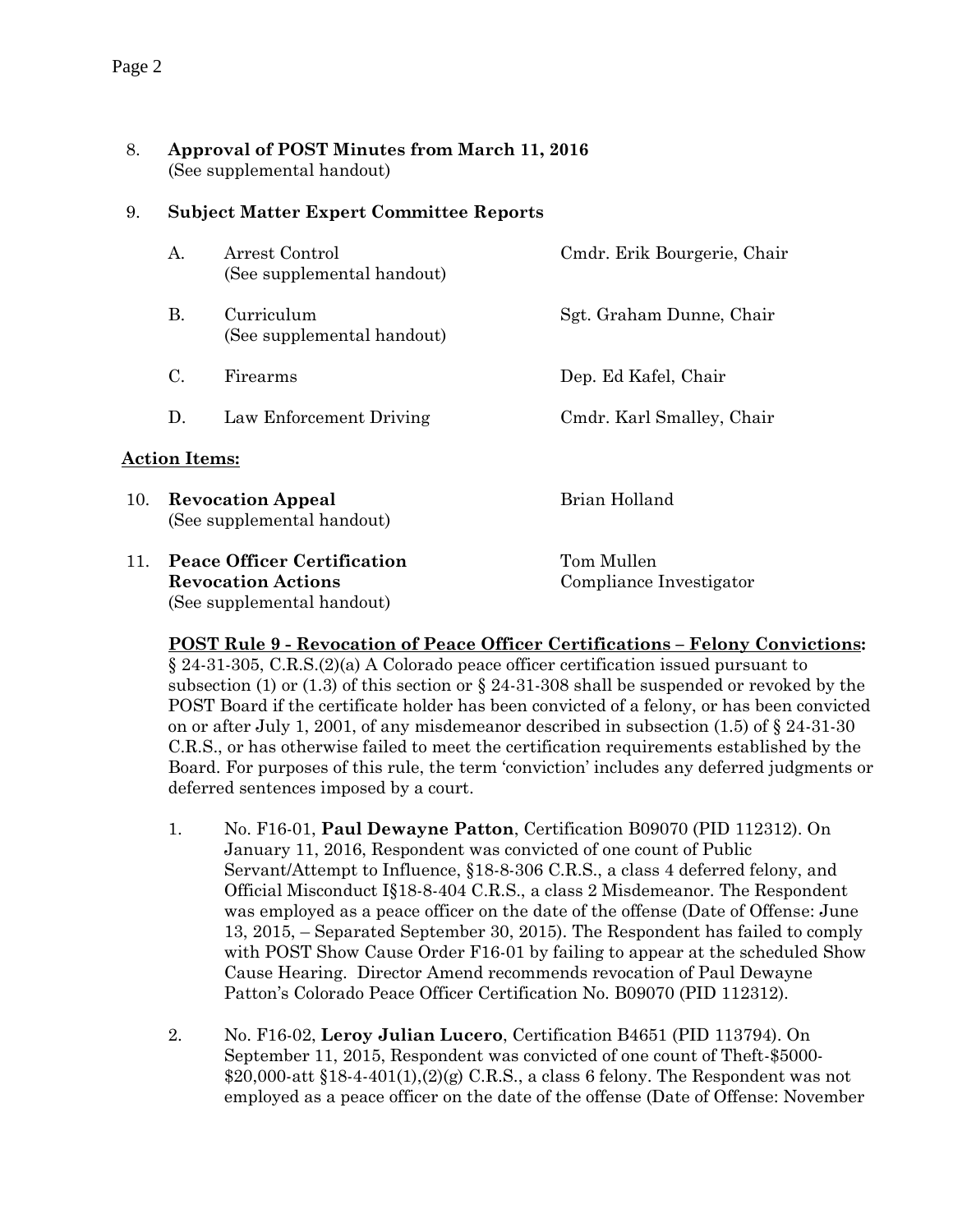28, 2014, – Separated October 3, 2011). The Respondent has failed to comply with POST Show Cause Order F16-02 by failing to appear at the scheduled Show Cause Hearing. Director Amend recommends revocation of Leroy Julian Lucero's, Colorado Peace Officer Certification No. B4651 (PID 113794).

3. No F16-03 **Joseph Ora Booth-Saunder**s, Certification B17117 (PID 137913). On February 29, 2016, Respondent was convicted of one count of Theft \$2000- 5000, §18-4-401 (1),(2)(f) C.R.S., a class 5 felony. The Respondent was employed as a peace officer on the date of the offense (Date of Offense: October 1, 2013, – Separated January 16, 2014). The Respondent has failed to comply with POST Show Cause Order F16-03 by failing to appear at the scheduled Show Cause Hearing. Director Amend recommends revocation of Joseph Ora Booth-Saunders' Colorado Peace Officer Certification No . B17117, (PID 137913).

| 12. | <b>Grant Awards and</b><br><b>Grant Guideline Approval</b><br>(See supplemental handout) | Becky Calomino<br>Grant Manager                |
|-----|------------------------------------------------------------------------------------------|------------------------------------------------|
| 13. | <b>Clear Creek Training Region Change</b>                                                | Dir. Cory Amend                                |
|     | <b>Informational Items:</b>                                                              |                                                |
| 14. | <b>POST Audit Update</b>                                                                 | Dir. Cory Amend                                |
| 15. | <b>Strategic Plan</b>                                                                    | Dir. Cory Amend                                |
| 16. | <b>POST Funding</b>                                                                      | Jon Reitan<br><b>DOL Budget Analyst</b>        |
| 17. | <b>POST Board Policy Updates</b><br>(See supplemental handout)                           | Stacy Worthington<br><b>POST Board Counsel</b> |
| 18. | Legislative Update<br>(See supplemental handout)                                         | Dir. Cory Amend                                |
| 19. | Comments from others on POST Issues                                                      |                                                |
| 20. | Adjournment                                                                              | Chief John Camper                              |